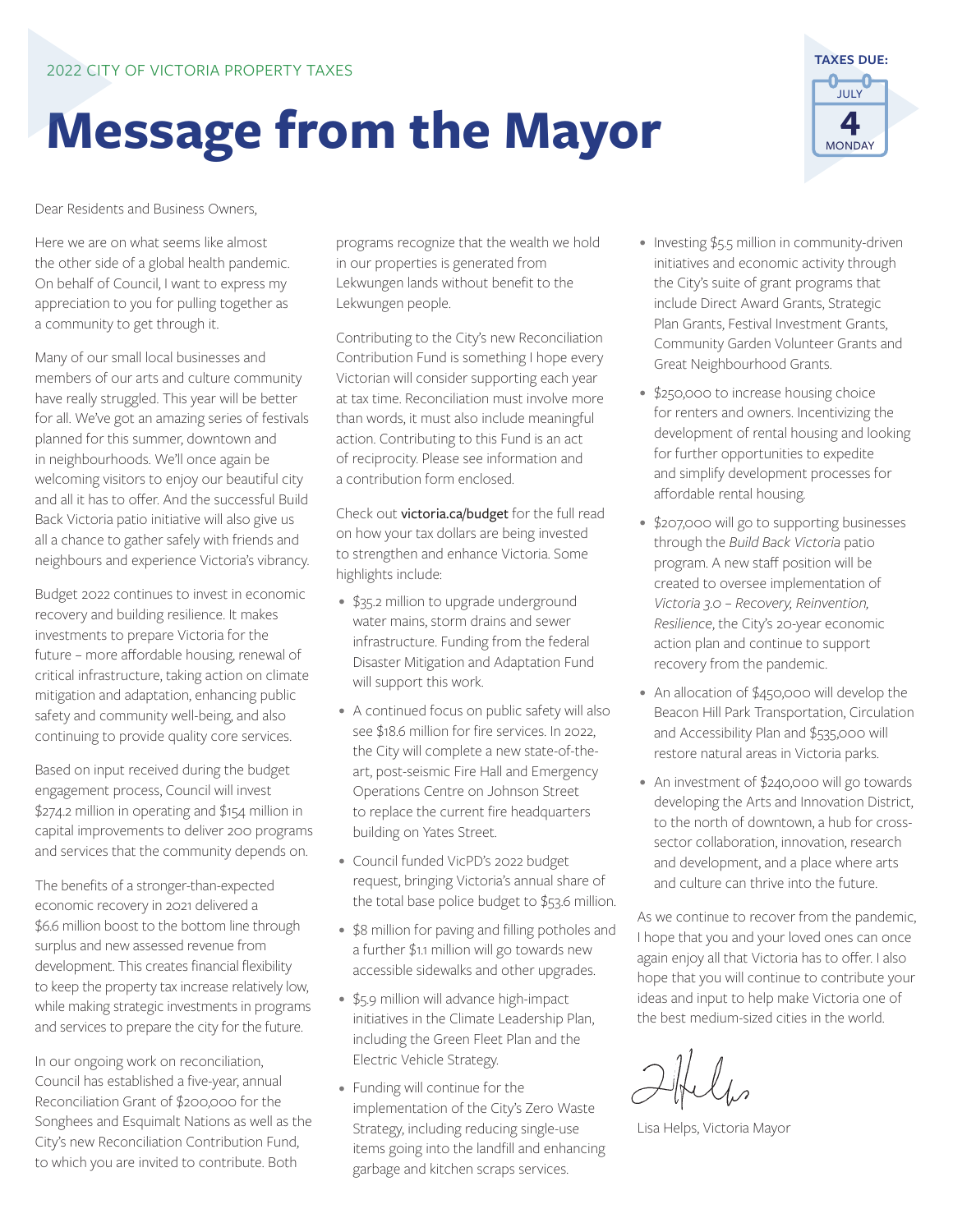# **What you need to know to pay your taxes**

The City offers many convenient payment methods to pay your property taxes.

#### **Ways to pay your taxes**

#### **Online Banking**

Online banking is encouraged. You can pay through your financial institution's online banking system using the Folio Number located at the top left of your tax notice as the account number. Check your institution's local cut-off time to ensure payment is received by July 4, 2022.

**By Mail:** Mail your cheque (including post-dated cheques to the due date) and the bottom portion of your tax notice to:

#1 Centennial Square Victoria, BC V8W 1P6

Payment must be received by July 4, 2022 to avoid a penalty.

**Financial Institutions:** Contact your financial institution for additional details and hours of operation.

**Drop Box:** There is a drop box located at the Pandora Avenue entrance of City Hall. The drop box is open 24/7 for non-cash payments.

**Through Your Mortgage Company:** If your mortgage company will be remitting payment to the City of Victoria on your behalf, confirm details of your tax payment with your mortgage company directly.

**In Person:** The Public Service Centre located in City Hall is open to the public Monday to Friday from 8 a.m. – 4:30 p.m., excluding statutory holidays. Payment methods include cash, cheque and debit. Credit cards are not accepted. Face masks are optional.

**Pre-authorized Payments:** Pre-authorized payments offer a convenient method to make monthly payments towards your 2023 property taxes. For further information visit victoria.ca/propertytax.

### **Your 2022 property taxes**

In 2022, the increase in revenue needed from property taxes is \$5.7 million over 2021. This amount is distributed across all property types and determines the property tax increase.

Council has distributed this increase equally to all property classes at 3.89%. This will result in an average property tax increase of \$105 for an average residential property assessed at \$966,000, and an average increase of \$265 for a typical business property assessed at \$683,000.

Please note that these are estimates only and each property will vary based on a number of factors. If your property assessment change (determined through BC Assessment) is equal to the average in its property classification (15.85% increase for residential and 5.63% for business in 2022), your property tax change will be close to the average. If your property assessment increased at a greater or lower rate than the average, your property tax increase will adjust accordingly.

#### **Claim Your Home Owner Grant**

A reminder that eligible property owners can apply for their Home Owner Grant through the Province's online system. Municipalities are no longer accepting applications. Program eligibility is unchanged. To avoid penalties and interest, apply before the property tax due date of July 4, 2022. Learn more at gov.bc.ca/ homeownergrant or call 1.888.355.2700 to speak with someone over the phone.

#### **MyCity Online**

Want one-stop 24-hour access to your City accounts? Register at victoria.ca/mycity today. Create a profile, register your accounts and access all of your information.

- Review property tax accounts (payments, assessments, levies)
- Obtain information for income tax purposes
- Sign up to view your Property Tax Notice online

#### **Property Tax Calculator**

View your property assessed value change compared to the average assessed value for your property class and total property tax change by entering your Folio Number into the Property Tax Calculator at victoria.ca/ taxcalculator.

### **Say Hello to eBilling and Goodbye to Paper Bills**

#### Sign up at MyCity Online. It's easy!

Receive next year's property tax notice by email and have less paper to worry about.

- **O** Login or register at victoria.ca/mycity.
- **2** Register your property tax account. If you own multiple properties, you can sign up each property for eBilling. Use your eight-digit Folio Number and your six-digit Access Code from your Property Tax Notice.
- **B** Select to receive your Property Tax Notice by email.

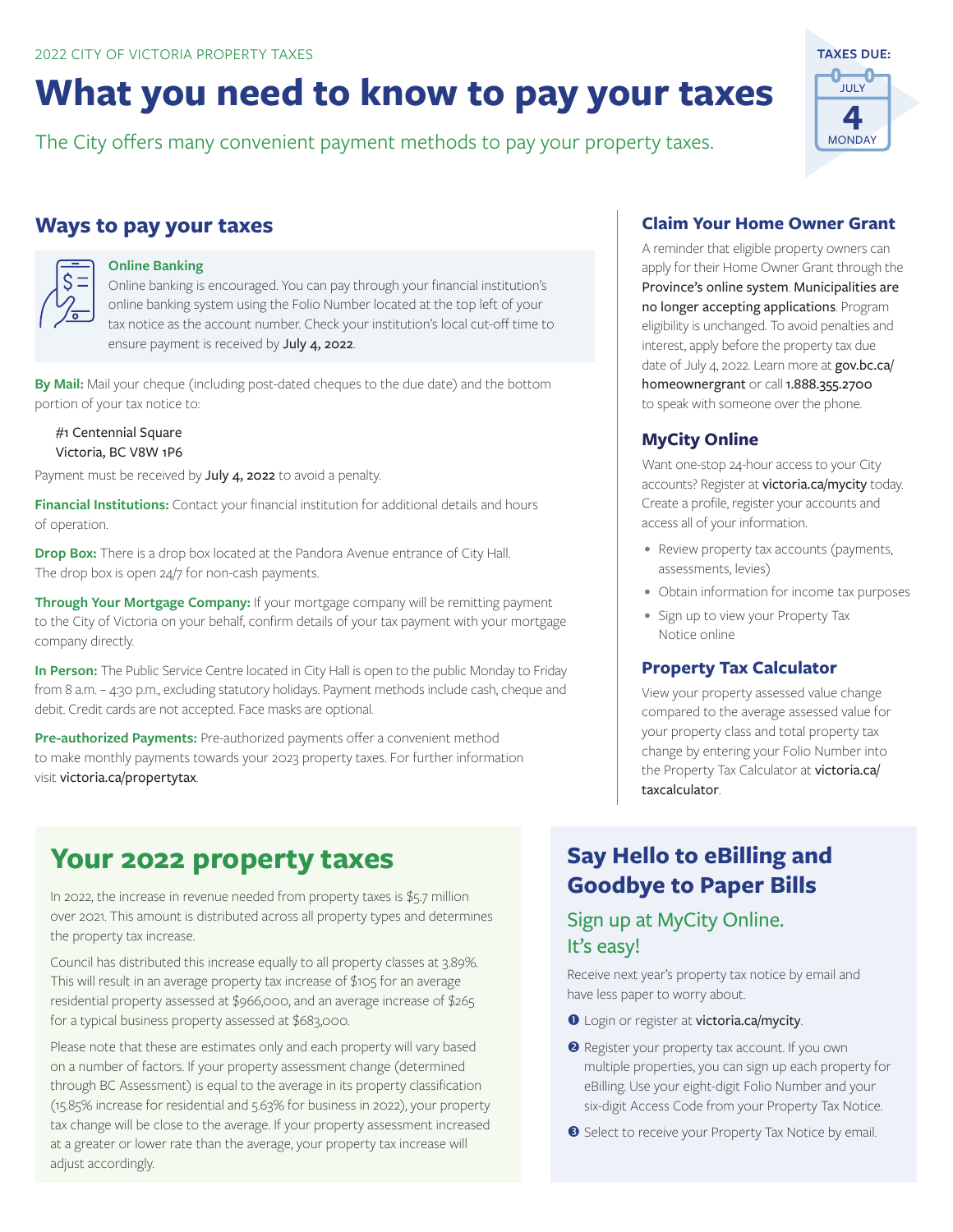#### CITY OF VICTORIA

# **Reconciliation Contribution Fund**

*In 2015, the 94 Calls to Action of the Truth and Reconciliation Commission of Canada made clear that municipalities like the City of Victoria have a key role to play in reconciliation, and that reconciliation is about more than words, it must also include actions.*

### **What is the Reconciliation Contribution Fund?**

The City of Victoria has established the Reconciliation Contribution Fund to create an opportunity for residential and commercial property owners to contribute a voluntary amount to the Songhees Nation and Esquimalt Nation alongside their City of Victoria property taxes.

Your contribution will be provided to the Songhees and Esquimalt Nations, in addition to the City's \$200,000 Reconciliation Grant. Both programs are an effort to start recognizing that the wealth generated by our City and its residents – including in the form of property ownership and associated taxes – is rooted in the lands and waters of the lәkwәŋәn, (Lekwungen) peoples.

Both the Grant and the Fund are meaningful ways for the City, residents and businesses to participate in reconciliation.

#### **Why is this Reconciliation Contribution Fund needed?**

The City's Reconciliation Contribution Fund has been developed based on public input. People have asked for a tangible way for Victoria residents and businesses to make a meaningful contribution towards reconciliation. The Fund will be used by the Songhees Nation and Esquimalt Nation to achieve the goals and aims of their communities.

#### **How does the program work?**

As a Victoria property owner, you have the **option** to contribute an amount equal to 5% or 10% of your property taxes or another amount of your choosing.

This voluntary contribution is to be made in additon to, and separately from, your annual property tax payment. The full value of your voluntary contribution will be provided directly to the Esquimalt and Songhees Nations.

#### **Can renters, business owners or people who don't live in the City but do live on Lekwungen lands contribute to the Fund?**

Yes. Anyone has the option to contribute to the City's Reconciliation Contribution Fund. Information on ways to contribute is available on the reverse and at victoria.ca/ReconciliationContribution.

#### **Will I receive an official donation receipt for my contribution?**

At this time an official donation receipt for tax purposes will not be issued for your contribution to the Fund.

*See over for ways to contribute*